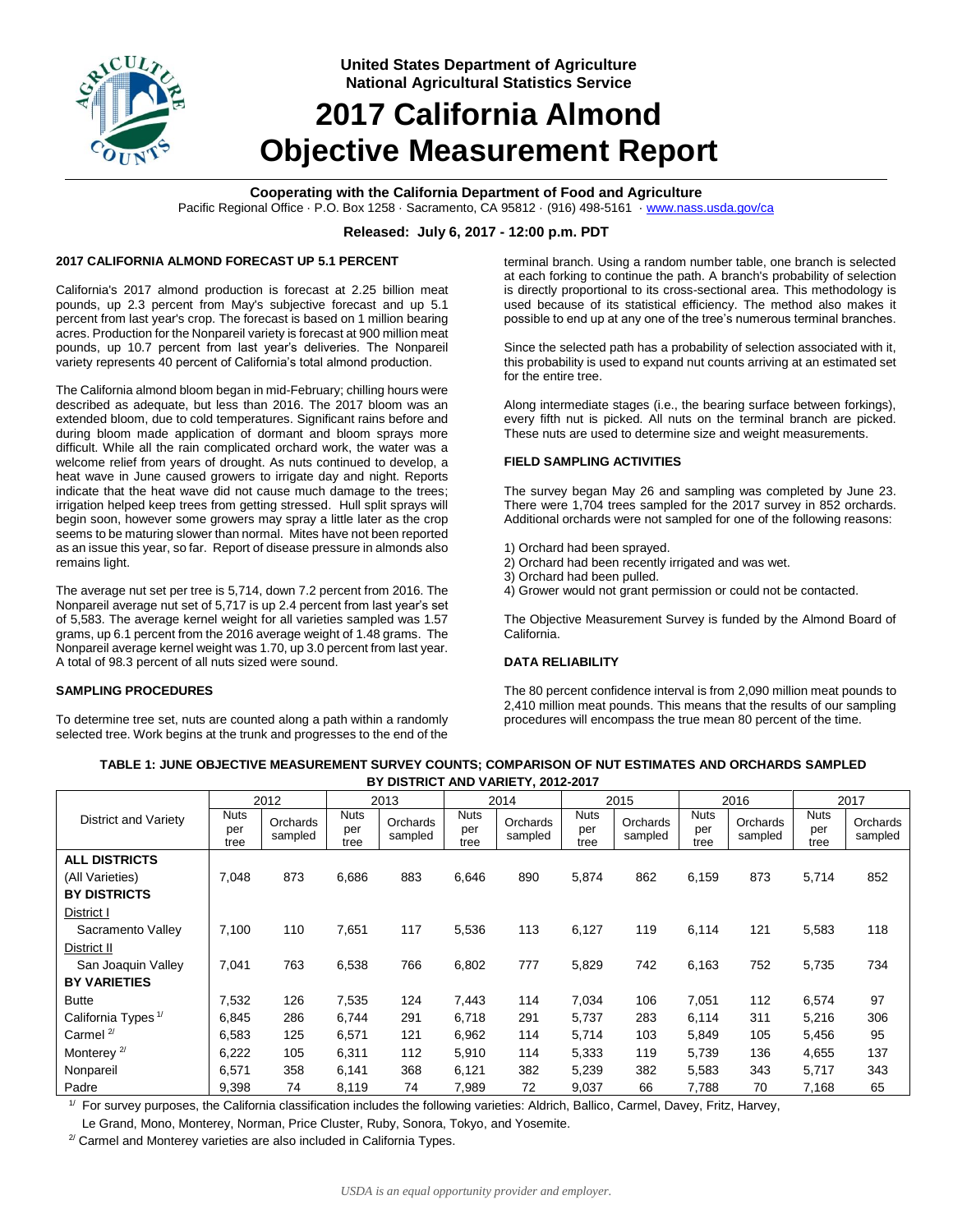|                                  | Kernel       |        | Kernel size (millimeters) |                  |              |             |                    | Grade (percent of nuts) | 1/        |              |                            |
|----------------------------------|--------------|--------|---------------------------|------------------|--------------|-------------|--------------------|-------------------------|-----------|--------------|----------------------------|
| District and variety             | weight       |        |                           |                  |              | Edible nuts | Insect             | Shrivel                 | Natural   | <b>Blank</b> | Other                      |
|                                  | (grams)      | Length | Width                     | <b>Thickness</b> | Singles      | Doubles     | damage             |                         | gum       |              |                            |
| <b>ALL DISTRICTS</b>             |              |        |                           |                  |              |             |                    |                         |           |              |                            |
| 2012                             | 1.48         | 21.40  | 12.51                     | 9.94             | 93.4         | 5.7         | $2/$               | 0.7                     | $2\prime$ | 0.1          | $2\prime$                  |
| 2013                             | 1.36         | 21.35  | 12.11                     | 9.76             | 95.2         | 3.7         | $2\prime$          | 1.1                     | $2\prime$ | 2/           | $2\prime$                  |
| 2014                             | 1.45         | 21.42  | 12.69                     | 10.06            | 96.3         | 2.4         | $2/$               | 1.3                     | $2/$      | 2/           | $2\prime$                  |
| 2015                             | 1.43         | 21.43  | 12.58                     | 9.89             | 96.0         | 2.8         | $2\prime$          | 0.9                     | 0.1       | 0.1          | $2\prime$                  |
| 2016                             | 1.48         | 22.09  | 12.44                     | 9.93             | 95.9         | 2.9         | $2\prime$          | 1.1                     | $2^{j}$   | $2/$         | $2/$                       |
| 2017                             | 1.57         | 22.50  | 12.83                     | 10.40            | 92.2         | 6.2         | $2\prime$          | 1.5                     | 0.1       | $2/$         | $2\prime$                  |
| <b>BY DISTRICT</b>               |              |        |                           |                  |              |             |                    |                         |           |              |                            |
| Sacramento Valley <sup>3/</sup>  |              |        |                           |                  |              |             |                    |                         |           |              |                            |
| 2012                             | 1.54         | 22.32  | 13.22                     | 10.07            | 94.1         | 3.9         | $2\prime$          | 1.3                     | $2\prime$ | 0.3          | 0.3                        |
| 2013                             | 1.44         | 21.95  | 12.62                     | 9.90             | 93.0         | 5.3         | $2/$               | 1.1                     | 0.2       | 2/           | 0.5                        |
| 2014                             | 1.60         | 22.35  | 13.38                     | 10.43            | 95.1         | $2.4\,$     | $2/$               | 2.0                     | $2\prime$ | 2/           | 0.4                        |
| 2015                             | 1.51         | 21.84  | 13.14                     | 9.99             | 95.5         | 2.7         | $2\prime$          | 0.3                     | 0.6       | 0.7          | 0.2                        |
| 2016                             | 1.51         | 22.67  | 13.19                     | 10.02            | 97.2         | 1.2         | $2\prime$          | 1.4                     | $2^{j}$   | 2/           | $0.1\atop{\scriptstyle2/}$ |
| 2017                             | 1.69         | 23.85  | 13.59                     | 10.46            | 88.3         | 9.1         | $2\prime$          | 2.3                     | 0.3       | $2/$         |                            |
| San Joaquin Valley <sup>4/</sup> |              |        |                           |                  |              |             |                    |                         |           |              |                            |
| 2012                             | 1.48         | 21.26  | 12.40                     | 9.93             | 93.3         | 6.0         | $2\prime$          | 0.6                     | $2\prime$ | 0.1          | $2\prime$                  |
| 2013                             | 1.34         | 21.25  | 12.02                     | 9.74             | 95.5         | 3.4         | $2/$               | 1.0                     | $2\prime$ | 2/           | 2/                         |
| 2014                             | 1.43         | 21.31  | 12.61                     | 10.01            | 96.4         | 2.4         | $2/$               | 1.2                     | $2\prime$ | 2/           | $2\prime$                  |
| 2015                             | 1.41         | 21.37  | 12.48                     | 9.87             | 96.1         | 2.9         | $2/$               | 1.0                     | 0.1       | 2/           | $2\prime$                  |
| 2016                             | 1.48         | 22.00  | 12.32                     | 9.91             | 95.7         | 3.1         | $2\prime$          | 1.1                     | 0.1       | $2/$         | $2\prime$                  |
| 2017                             | 1.55         | 22.29  | 12.71                     | 10.39            | 92.8         | 5.7         | $2/$               | 1.4                     | 0.1       | $2/$         | $2\prime$                  |
| <b>BY VARIETY</b>                |              |        |                           |                  |              |             |                    |                         |           |              |                            |
| <b>Butte</b>                     |              |        |                           |                  |              |             |                    |                         |           |              |                            |
| 2012                             | 1.20         | 18.54  | 11.77                     | 9.83             | 92.5         | 6.4         | $2\prime$          | 0.9                     | 0.1       | 0.1          | $2^{j}$                    |
| 2013                             | 1.11         | 18.51  | 11.48                     | 9.58             | 94.8         | 3.9         | $2\prime$          | 1.1                     | $2\prime$ | 2/           | 0.1                        |
| 2014                             | 1.20         | 18.46  | 12.04                     | 10.01            | 96.7         | 1.8         | $2/$               | 1.3                     | $2\prime$ | 2/           | 0.1                        |
| 2015                             | 1.14         | 18.19  | 11.75                     | 9.76             | 95.2         | 3.4         | $2\prime$          | 0.9                     | 0.3       | 0.3          | $2/$                       |
| 2016                             | 1.20         | 18.93  | 11.76                     | 9.84             | 96.1         | 2.6         | $2\prime$          | 1.2                     | 0.1       | 2/           | 2/                         |
| 2017                             | 1.25         | 19.14  | 11.89                     | 10.43            | 89.3         | 9.6         | $2/$               | 0.9                     | 0.2       | $2/$         | $2\prime$                  |
| California Types <sup>5/</sup>   |              |        |                           |                  |              |             |                    |                         |           |              |                            |
| 2012                             | 1.53         | 22.45  | 12.23                     | 10.00            | 90.7         | 8.7         | $2\prime$          | 0.5                     | $2\prime$ | $2/$         | $2/$                       |
| 2013                             | 1.41         | 22.49  | 11.79                     | 9.79             | 93.2         | 5.6         | $2\prime$          | 1.1                     | $2\prime$ | 2/           | $2/$                       |
| 2014                             | 1.45         | 22.14  | 12.20                     | 10.00            | 95.5         | 3.2         | $2\prime$          | 1.2                     | $2\prime$ | 2/           | $2/$                       |
| 2015                             | 1.46         | 22.60  | 12.28                     | 9.84             | 94.9         | 3.7         | $2/$               | 1.1                     | 0.1       | 2/           | 0.1                        |
| 2016                             | 1.51         | 23.09  | 12.08                     | 9.86             | 94.6         | 4.3         | $2\prime$          | 1.0                     | $2\prime$ | $2/$         | $2/$                       |
| 2017                             | 1.62         | 23.51  | 12.52                     | 10.43            | 89.3         | 9.3         | $2\prime$          | 1.2                     | 0.3       | 2/           | $2\prime$                  |
| Carmel <sup>6/</sup>             |              |        |                           |                  |              |             |                    |                         |           |              |                            |
| 2012                             | 1.51         | 22.41  | 12.20                     | 9.90             | 91.9         | 7.5         | $2\prime$          | 0.6                     | $2\prime$ | 2/           | $2\prime$                  |
| 2013                             | 1.38         | 22.19  | 11.47                     | 9.69             | 92.8         | 6.0         | $2\prime$          | 1.1                     | 0.1       | 2/           | $2/$                       |
| 2014                             | 1.48         | 22.21  | 12.15                     | 10.04            | 95.5         | 3.2         | $2/$               | 1.3                     | $2\prime$ | $2/$         | $2\prime$                  |
| 2015                             | 1.45         | 22.70  | 12.10                     | 9.82             | 95.0         | 3.7         | $2\prime$          | 1.0                     | 0.1       | 0.1          | 0.1                        |
| 2016                             | 1.51         | 23.08  | 12.07                     | 9.86             | 96.0         | 3.0         | $2/$               | 1.0                     | $2\prime$ | 2/           | $2/$                       |
| 2017                             | 1.60         | 23.72  | 12.31                     | 10.38            | 89.7         | 9.2         | $2/$               | 1.0                     | 0.1       | 2/           | $2\prime$                  |
| Monterey <sup>6/</sup>           |              |        |                           |                  |              |             |                    |                         |           |              |                            |
| 2012                             | 1.71         | 24.06  | 12.76                     | 10.25            | 86.8         | 12.6        | $2\hspace{0.5pt}/$ | 0.4                     | 0.1       | 0.1          | $2/$                       |
| 2013                             | 1.56         | 24.29  | 12.27                     | 9.84             | 92.1         | 6.9         | $2\prime$          | 0.8                     | 2/        | 2/           | 0.1                        |
| 2014                             | 1.54         | 23.26  | 12.51                     | 10.01            | 94.8         | 3.9         | $2\prime$          | 1.1                     | $2\prime$ | 2/           | 0.1                        |
| 2015                             | 1.59         | 23.75  | 12.67                     | 9.91             | 94.3         | 4.5         | 2/                 | 1.0                     | 0.1       | 2/           | $2^{j}$                    |
| 2016                             | 1.69         | 24.68  | 12.49                     | 10.03            | 92.1         | 6.9         | $2\prime$          | $0.8\,$                 | 0.1       | $2/$         | $2\prime$                  |
| 2017                             | 1.83         | 25.20  | 13.06                     | 10.64            | 85.4         | 12.8        | $2\prime$          | 1.3                     | 0.5       | $2/$         | $2/$                       |
| Nonpareil                        |              |        |                           |                  |              |             |                    |                         |           |              |                            |
| 2012                             | 1.64         | 22.55  | 13.33                     | 9.97             | 94.8         | 4.0         | $2\prime$          | 0.9                     | $2\prime$ | 0.2          | 0.1                        |
| 2013                             | 1.48         | 22.36  | 12.84                     | 9.79             | 96.2         | 2.6         | $2\hspace{0.5pt}/$ | 1.0                     | $2\prime$ | $2/$         | 0.1                        |
| 2014                             | 1.60         | 22.57  | 13.51                     | 10.07            | 96.8         | 2.0         | $2\prime$          | 1.1                     | $2\prime$ | $2/$         | $2\prime$                  |
| 2015                             | 1.61         | 22.76  | 13.46                     | 9.96             | 96.8         | 2.2         | $2\hspace{0.5pt}/$ | 0.7                     | 0.2       | 0.1          | $2\prime$                  |
|                                  |              |        |                           |                  |              |             | $2\prime$          |                         | $2\prime$ | 2/           | $2\prime$                  |
| 2016<br>2017                     | 1.65         | 23.36  | 13.34                     | 10.01            | 97.1<br>95.1 | 1.7         | $2\hspace{0.5pt}/$ | 1.1                     | 0.1       | $2/$         | $2\prime$                  |
|                                  | 1.70         | 23.50  | 13.60                     | 10.32            |              | $3.0\,$     |                    | 1.8                     |           |              |                            |
| Padre<br>2012                    | 1.20         | 18.15  | 11.57                     | 9.92             | 96.8         |             | $2\prime$          | 0.5                     | $2\prime$ |              | $2\prime$                  |
| 2013                             |              | 18.23  |                           |                  |              | 2.3         | $2\prime$          |                         | $2\prime$ | 0.3          | $2\prime$                  |
| 2014                             | 1.10<br>1.22 |        | 11.35                     | 9.79<br>10.17    | 98.1<br>97.0 | 1.0         | $2\prime$          | 0.8<br>1.8              | $2\prime$ | 0.1<br>$2/$  | $2\prime$                  |
|                                  |              | 18.48  | 11.96                     |                  |              | $1.2$       | $2/$               | 0.8                     | $2\prime$ | 2/           | $2/$                       |
| 2015                             | 1.07         | 17.71  | 11.41                     | 9.85             | 97.6         | $1.5$       |                    |                         |           |              |                            |

**TABLE 2: WEIGHT, SIZE AND GRADE OF AVERAGE ALMOND SAMPLE, 2012-2017**

 $2017$   $\vert$  1.26 19.13 11.85 10.51 94.0 4.2  $\vert$  2/ 1.7  $\vert$  2/ 2/ 2/ 1/ Percentages may not add to 100 due to rounding.

 2/ Not shown if less than 0.07 percent.

 3/ Sacramento Valley includes these counties: Butte, Colusa, Glenn, Solano, Sutter, Tehama, Yolo and Yuba.

 4/ San Joaquin Valley includes these counties: Fresno, Kern, Kings, Madera, Merced, San Joaquin, Stanislaus, and Tulare.

 5/ For survey purposes, the California classification includes the following varieties: Aldrich, Ballico, Carmel, Davey, Fritz, Harvey,

2016 1.14 18.47 11.42 9.86 96.7 1.7 2/ 1.4 0.1 0.1 2/

Le Grand, Mono, Monterey, Norman, Price Cluster, Ruby, Sonora, Tokyo, and Yosemite.

 6/ Carmel and Monterey varieties are also included in California Types.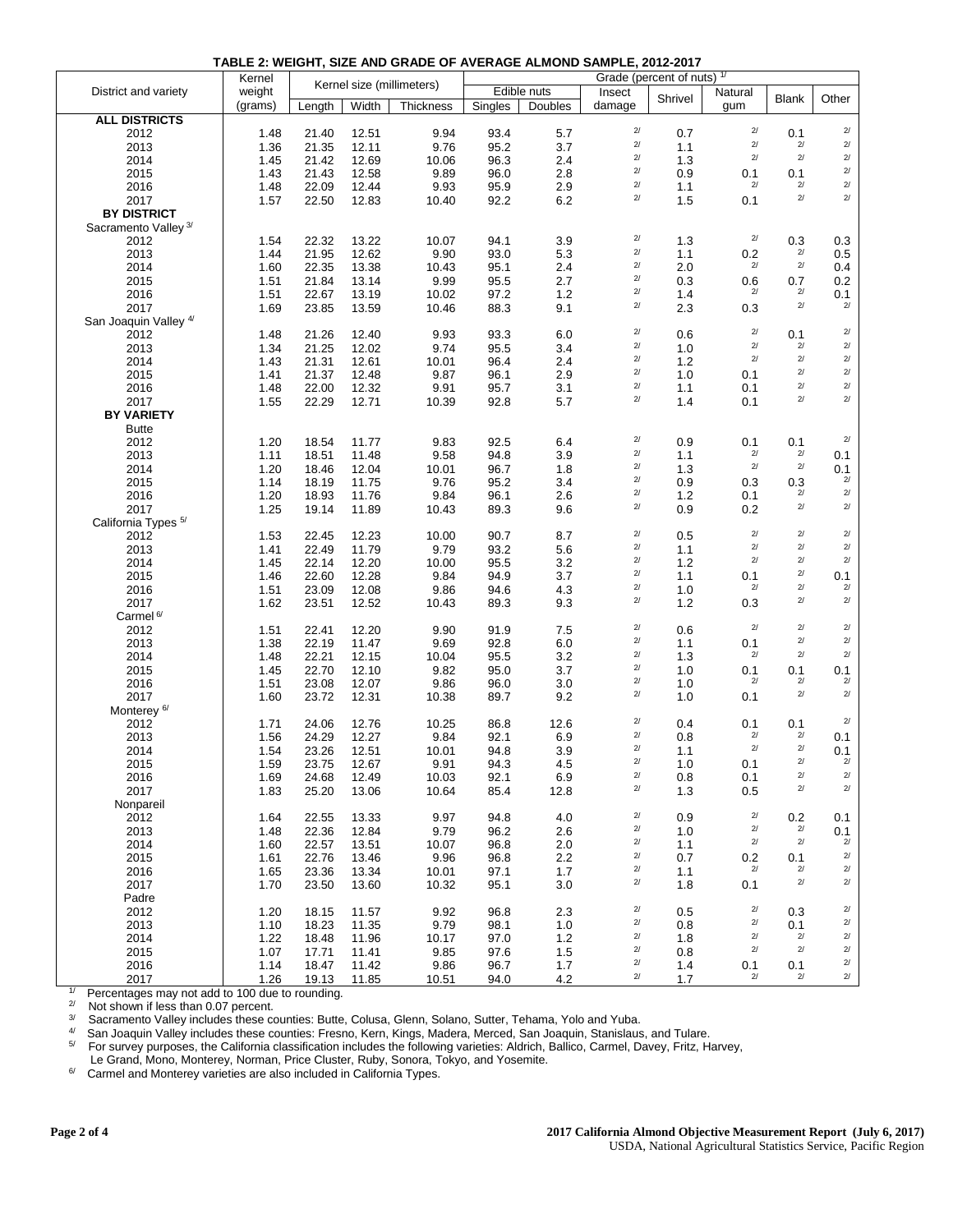

**ALMONDS BY VARIETY**



**CALIFORNIA TYPE** 









**BUTTE TYPE Nuts per Tree**



**NONPAREIL TYPE Nuts per Tree**